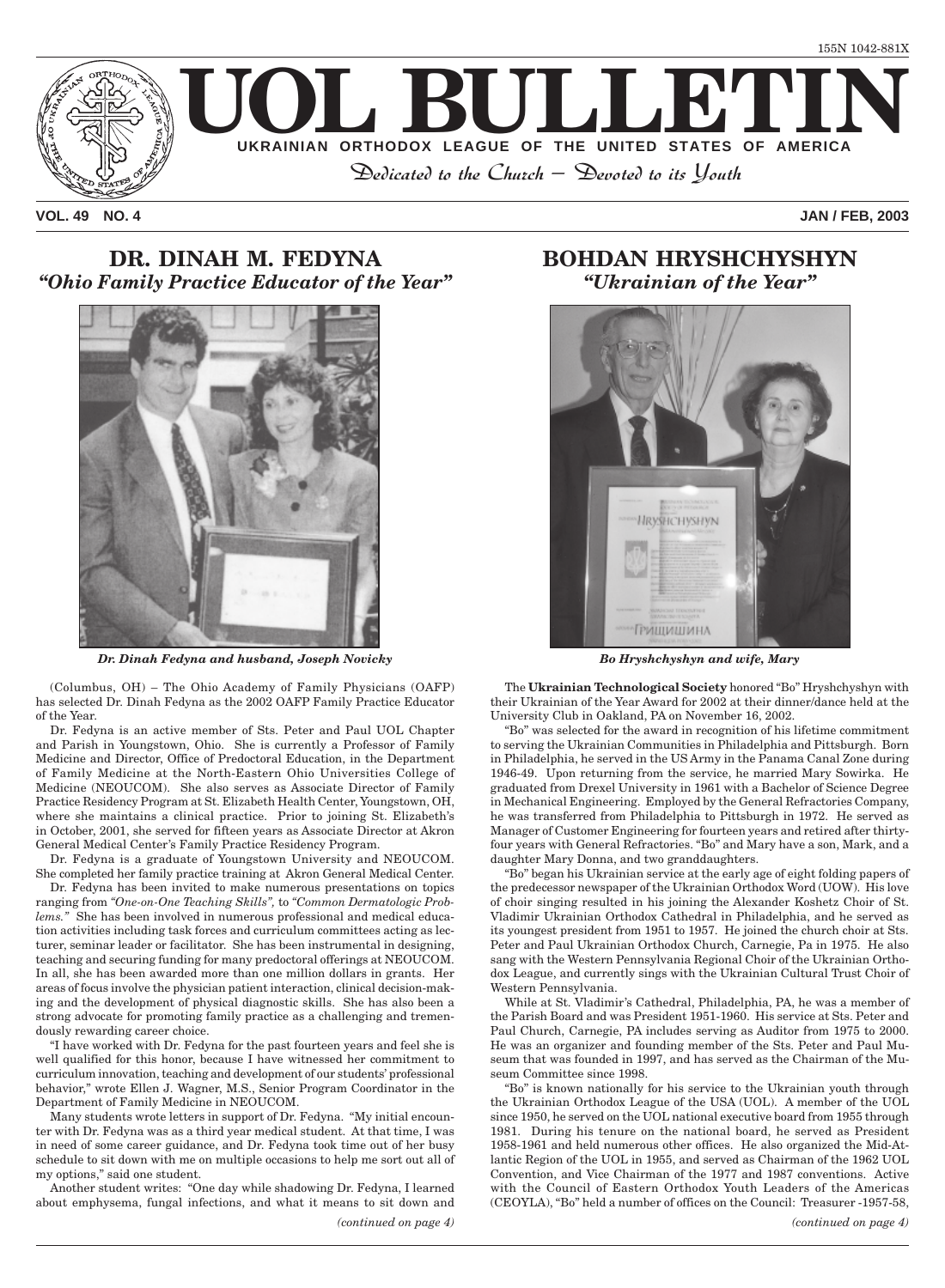*Dr. Stephen Sivulich Daria A. Pishko Anya Priester Father John Harvey* **UOL Bulletin 206 Spiritual Advisor 74 Harris Avenue** Woonsocket, RI 02895

UOL BULLETIN—The official publication of the Ukrainian Orthodox League of the United States of Non-member subscription rate - \$20.00 Canada - \$20.00

| <b>206 Christopher Circle</b><br>64 Coleman Avenue<br>102 Loker Street<br>Wayland, MA 01778<br>Pittsburgh, PA I5205<br>Chatham, NJ 07928 | Dr. Stephen Sivulich<br><b>UOL Bulletin Editor</b> | Daria A. Pishko<br><b>UOL President</b> | Anya Priester<br>Jr. UOL President |  |
|------------------------------------------------------------------------------------------------------------------------------------------|----------------------------------------------------|-----------------------------------------|------------------------------------|--|
|------------------------------------------------------------------------------------------------------------------------------------------|----------------------------------------------------|-----------------------------------------|------------------------------------|--|

Special Assistant - *Alice Sivulich,* 206 Christopher Circle, Pittsburgh, PA 15205 Sr. Staff Writer - *Elizabeth Mitchell,* 46 Lexington Court, Carnegie, PA 15106 Distribution - Sts. Peter and Paul Chapters, Carnegie, PA

*UOL Bulletin*—Published seven times annually - September, October, November, January/February, March, April, and June.

**The absolute deadline for each monthly issue is the 5th of the prior month. Photos will not be returned unless accompanied by a self-addressed stamped envelope.**

**Note to Contributors: All articles submitted to the** *UOL Bulletin* **must be in 12 point Times New Roman (font), or typed and double spaced in 12 point type. Articles may be submitted via e-mail attachments.** The editor reserves the right to condense any material submitted. Material cannot be returned.

Advertising rates: Please inquire through editorial offices.

# **"A SEASON OF RENEWAL"** *Letter of the Council of Bishops of the Ukrainian Orthodox Church of the USA*

*To the devout and Christ-loving presbyters, deacons, monastics and faithful of our holy Metropolia: May God's peace and love abound with you!*

Another year has passed and once again we prepare to undertake a journey – a personal pilgrimage of renewal during Advent/Philip's Fast, which leads us to a two-fold 8 day observance – that which the Holy Fathers call *"the nativity according to the flesh of our Lord, God and Savior Jesus Christ and the commemoration of our spiritual rebirth through water and the Spirit as loudly proclaimed in the words of the Christmas/Theophany Trisagion, "All who have been baptized into Christ have put on Christ."*

This season invites us to focus attention on our own personal renewal, structured on repentance, abstinence, prayer, charitable works and our response to Christ's loving and gracious invitation, *"With [reverential] fear, faith and love, come forward."* The season calls upon us to put aside personal ego, to become invisible, to open ourselves to Christ, to behave in a manner commensurate with the vocation to which we have been called as identified by Saint Paul, that of Christian – a follower of Christ, so that He alone might be visible through our words and actions.

The lamentable reality in this the third year of the 21st century is that many of our Metropolia family and possibly a goodly percent of cradle Orthodox Christians in America, will not even give nominal recognition to this Fast, this period of renewal. Many of us, while being extremely emotional in defending the right to celebrate "our Christmas", think nothing about disregarding or compromising our way of life and the spiritual foundation upon which the celebration of the feast is structured.

If the focus of our attention is trees, lights, a secularized, all knowing and weight challenged Santa escorted by reindeer, Christmas parties, food and drink in abundance – something even less than a sincere pagan celebration – then renewal is not necessary. Christ in this kind of celebration is nothing more than an appendage, often used, abused and quickly forgotten. If, however, Christ, Who cautions us about losing our true identity *(Mark 8; 36)* is at the center of our preparations and celebrations, then our actions during Pylypivka/Advent will reflect a personal commitment to renewal and our behavior during the days commemorating His Nativity, Baptism and Presentation will draw others to the fullness of life promised by Him who is the Way, the Truth and the Life.

In this very uncertain and troubling age, when the very fabric of the Holy Faith is being tested by power of darkness, we are reminded and remind you, the spiritual sons and daughters of the Holy Ukrainian Orthodox Church of the USA, to follow the light, which marks the place were the child – the Christ is to be found and to accept His invitation to holiness so that we might have abundant life.

*May the journey, which we undertake this Pylypivka 2002 conclude with our being more mature in Faith and the practice of that Faith.*

> *With the assurance of our prayers and love, we remain, Your servants in the all-encompassing love of Christ,*

> > **+Constantine,** *Metropolitan*

**+Antony,** *Archbishop* **+Vsevolod,** *Archbishop*

# **PRESIDENT'S COLUMN** *Daria A. Pishko*

Dear Brothers and Sisters in Christ,

Christ is born! Glorify Him!

As we turn the page to a new year, 2003, there are a number of UOL events that must be penciled into everyone's calendar. The first is this year's *Pre-Lenten Retreat* which will be held February 14-16 at a retreat center just outside of Cleveland, Ohio. This retreat is open to both Seniors and Juniors and is an expansion of the very successful retreat that was held last spring in South Bound Brook. The Midwest location should facilitate

a large attendance from our Western Pennsylvania and Penn-Ohio constituents. Flights to Cleveland are reasonable that time of year (especially since most lake activities are virtually frozen). I hope all these plusses will draw an even greater attendance than last year. Natalie Kapeluck is being ably assisted on this project by Natalie Bilynsky (aka Natalie Sufler), this year's Junior League Advisor and Elizabeth Bowman, Junior UOL Recording Secretary. They've developed a great program to interest all ages so please see the associated article in this issue for more details and plan to attend.

Second is the *Junior UOL Basketball Tournament* to be hosted by St. Vladimir's Senior and Junior UOL Chapters in Philadelphia, Pennsylvania the weekend of May 16-18. The basketball tournament is open to teams comprised of both juniors and seniors. The last tournament was followed by a spaghetti dinner and DJ dance and was great fun for the whole family. Whether you play B-ball or not, please plan to attend. Enthusiastic spectators are always welcome.

Third but by no means least, is the *56th Annual Convention to be held July 23 – 27* and hosted by the Ss. Peter and Paul UOL Chapters in Palos Park, Illinois. It's not too early to begin to make your plans. The ad forms for the yearbooks are already available. It would be great if each chapter supported the yearbook by purchasing an ad. If you need more ad forms please contact Anatol Bilyk at abilyk@uscanco.com.

We'll have plenty to discuss at this year's convention and also have lots of fun activities planned. I believe that the celebration of the UOL's  $55<sup>th</sup>$ anniversary was quite the turning point for the League and I hope that we can grasp the best of our traditions and practices from those 55 years and evolve into a new and better organization. We can do that at this convention. The task is not for the same old League members to assume the same old tasks but to reach into our membership and out into our parishes to get more members actively involved. I am calling out to all those who grew up in the League, who benefited from its training, coaching and counseling; who, as I very well know, have their own careers, families, and other numerous obligations but still have the flame that was instilled in our hearts as youngsters for our Holy Ukrainian Orthodox Church and her League. The time has come for each of us to acknowledge that we must give back to that very organization which gave us so much. . . .friends, laughs, valuable experiences, and sometimes a few heartaches. We must realize, if I may paraphrase from the General Motors commercial a few years ago. . . that "This isn't your fathers' Oldsmobile" now becomes "This isn't your fathers' UOL" anymore. This is the UOL of 2003. Our responsibility. We need more members to help the UOL evolve to the next step. We need the campers and junior convention attendees from the last 40 years to stand up and be counted. We need more fresh ideas, founded in the tradition of the last 55 years of successful UOL experiences. So I'm placing the call early. Please search your hearts. Please choose to contribute some time. Please make your family part of the greater UOL family. Our Holy Ukrainian Orthodox Church and each of us will benefit. Plan now to come to the *56th Annual Convention* and make a difference.

As always, I welcome your thoughts and comments at anytime. I hope you all enjoyed a happy and healthy holiday season. Until next month, I remain.

Yours in Christ's love,

Daria A. Pishko President

# **UOL BULLETIN DEADLINE**

*The deadline for each edition is the 5th of the prior month: September, October, November, January/February, March, April, and June.*

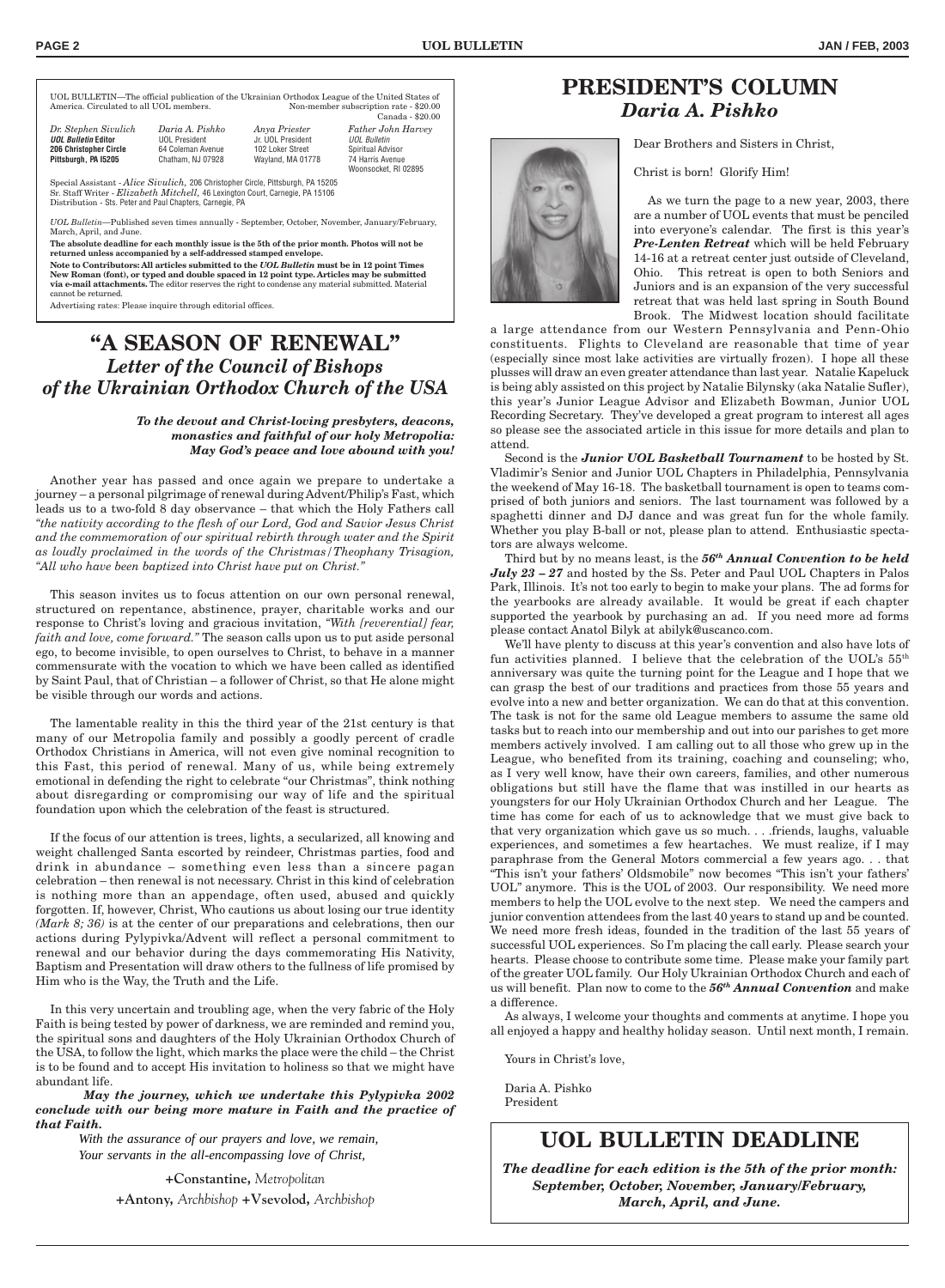# **JR. UOL PRESIDENT'S COLUMN** *Anya Priester*



Glory to Jesus Christ!

The Junior National Board is initiating many upcoming activities, and we are looking forward to a winter full of new events and fundraisers. Our first upcoming event is the *UOL retreat* at the Jesuit Retreat Center in Parma, Ohio. The retreat will take place February 14-16<sup>th</sup>, and the theme is "Meeting the LIGHT in Your Life." Our corresponding secretary, Elizabeth Bowman, who is our Education Committee Chairperson, has spearheaded the planning of the junior retreat. She

has been working closely with Natalie Kapeluck of the Office of Youth Ministry in the planning of this UOL retreat. It will be a wonderful opportunity for our Church's youth to unify and reflect upon our shared faith. Retreat speakers include Fr. John Nakonachny and Fr. Deacon Ihor Mahlay. The cost of attending the retreat is \$100 for seniors, \$90 for young adults, and \$95 for juniors. If you have any questions or want more information, please contact:

#### *Natalie Kapeluck at uocyouth@aol.com , or call: 412-488-9664 Elizabeth Bowman at pixiemerchant@aol.com*

Also planned for this winter, our annual fundraiser will be a *February Bake Sale*. This may be organized with a Valentine's Day theme, as all proceeds from the fundraiser will be sent to the *"Gift of Life*," a program that collects money to help transport and provide heart surgery to children and adolescents in Ukraine who need it. For more information about the organization, please visit the website: www.ukrainiangiftoflife.com. We hope that all chapters have success in raising money for such a worthy cause.

We would also like to remind chapters of upcoming deadlines. Please send in your *chapter dues* and *project donations* as soon as possible. If *election report* forms have not been sent in yet, send these to Colleen Scannell. Also, remember that *travel grants* will be available for attending convention in Chicago this summer. The applications will be sent out soon, and please return them promptly. I hope that everyone has a wonderful Christmas and holiday season!

# **GIFT OF LIFE PROGRAM** *"A Program To Aid Children In Ukraine With Congenital Heart Defects"*

Glory to Jesus Christ!

Hi everybody. I hope everyone is doing well and enjoying the Christmas season.

I just wanted to inform you about the *Gift of Life Program* and the idea the Jr. Board discussed at our meeting in Palos Park recently.

We decided that during the month of February, junior chapters should sponsor a bake sale and the profits will be sent to the Jr. UOL Financial Secretary (national). Once the Financial Secretary receives each chapter's checks, we will present a check to the Gift of Life.

For anyone who is not familiar with the Gift of Life project, it is an organization that is committed to saving the lives of children with congenital heart defects in Ukraine. These children need surgery that they are unable to afford or receive because of their family's economic conditions and the lack of medical technology in Ukraine.

For more information about Gift of Life, you can log-on to the website at www.ukrainiangiftoflife.com. The money we raise will certainly be used for a very good cause. Hopefully, we will be able to make a difference in someone's life.

Yours in Christ,

Alex Brzyski Jr. UOL Treasurer

## *Change of Address?*

Please help the Coordinator of Bulk Mailing by submitting a correction if your address changes. However, please send your new address but also indicate what your old zip code was.

# **ERIC SENEDAK** *Eagle Scout Award Recipient*

Eric Senedak, son of Diane and Tom Senedak of Austintown, OH, received the Eagle Scout Award, *Boy Scoutings highest honor*, at a ceremony at Sts. Peter and Paul Ukrainian Orthodox Church. of Youngstown, Ohio.

Eric is a member of Scout Troop 75 of Austintown, Ohio. His Eagle service project involved constructing a handicapped walkway, landscaping and removing graffiti from the Pine Grove Pavilion at the Austintown Township Park. The completion of this project involved the help, knowledge and donations from local merchants, along with help from his fellow troop members, friends and adults.

Eric's scouting honors and activities include Junior Assistant Scoutmaster, Assistant Scoutmaster, Assistant



*Eric Senedak*

Senior Patrol Leader, Patrol Leader and the highest camp award, the *Fifth Year Pipestone Boy Scout Camp Honors*.

Eric, 18, is a senior at Austintown Fitch High School and is active in Symphonic and Marching bands where he won superior medals in band competitions. He is a letterman in Varsity Tennis and is on the Robotics Team and active in German Club. He was inducted into the *National Honor Society* in his junior year of high school.

Eric is an active church member where he is an altar server, president of the Youngstown Junior U.O.L., and is a three-time winner of the *National Ukrainian Orthodox Newspaper Award* for best articles submitted to the Bulletin during those years.

We are all so proud of you Eric! We wish you much continued success in your future endeavors.

Friends and Family,

Sts. Peter and Paul Ukrainian Orthodox Church Youngstown, Ohio.

# **CARNEGIE, PA – JR. CHAPTER NEWS** *"We're Keeping Busy"*

Our Jr. Chapter has been very busy the past few weeks. On November 10<sup>th,</sup> our parish had an Arts and Crafts Festival. The Jr. members prepared and cooked all of the food for the entire kitchen operation. The menu included, sausage and kraut sandwiches, hot dogs, haluski, pyrohy (of course we got them from our Kitchen Workers) and soft drinks. The junior's helped to cut and chop…..under the close watch of our mothers who supervised the food preparation.

Also, during the Arts and Crafts Festival, Jr. members assisted with a great Basket Raffle. Each Jr. members was assigned to a schedule to sell raffle tickets for many many baskets. It turned out very good.

Then, we celebrated, along with the rest of our church members, the 99<sup>th</sup> Anniversary of Sts. Peter and Paul Ukrainian Orthodox Church of Carnegie, PA. Some of our members were assigned the task of taking pictures of the 99th Anniversary for an historical book that is being prepared for our 100th Anniversary in November, 2003.

We're now rehearsing for our St. Nicholas Play. All Jr. members have roles and we look forward to a great show. We will also help to decorate our Church for the Christmas Season.

Natasha Walewski Reporter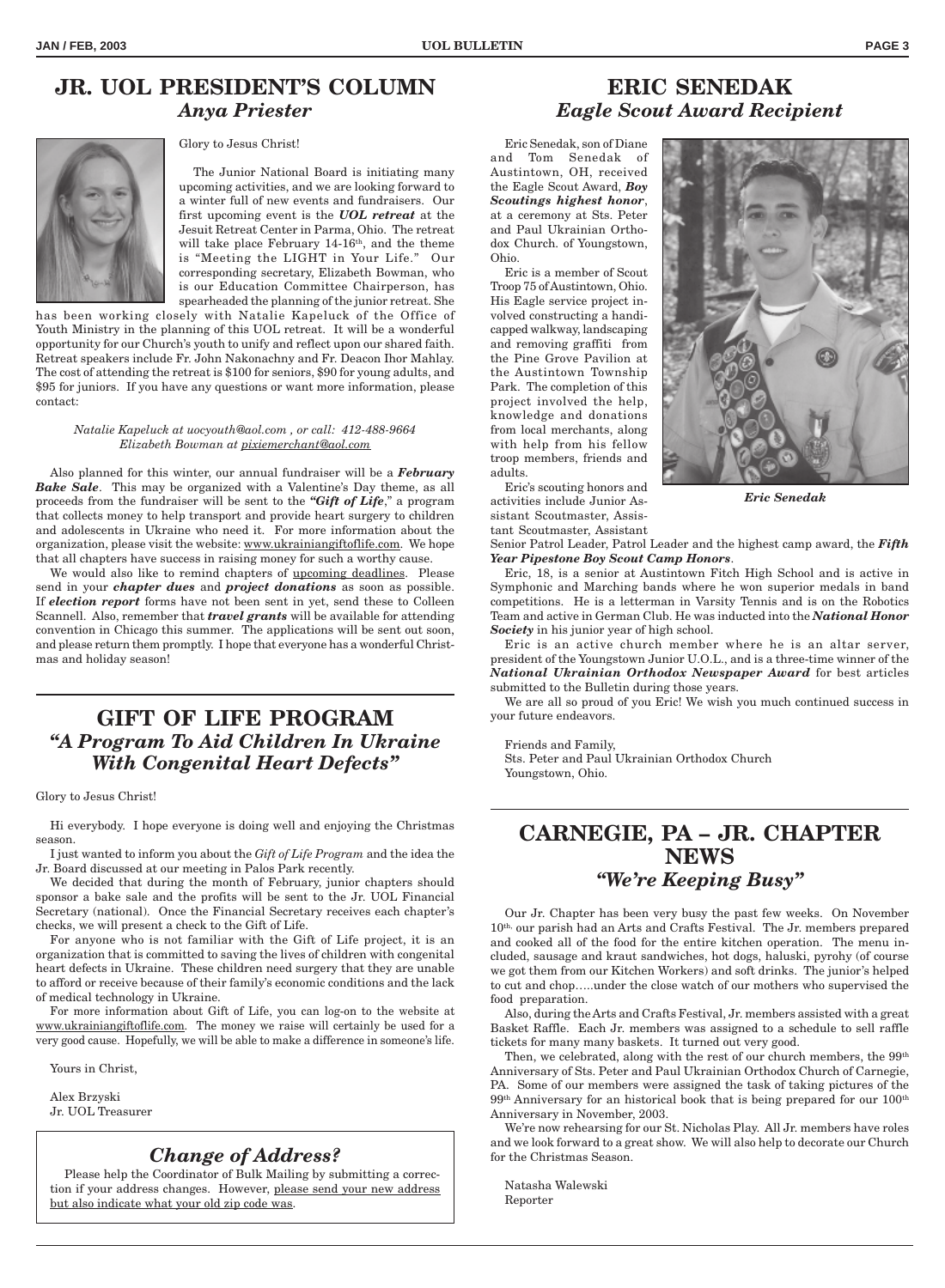

# A program of the Ukrainian Orthodox **Church of the USA Office of Youth Ministry and** The Children of Chornobyl Relief Fund

Join fellow Ukrainian Orthodox College Age Young Adults in extending a loving hand to our Brothers and Sisters at our two orphanages in Ukraine.

Make a difference in the life of an orphaned child. Experience the beauty and culture of your Ukrainian Heritage.

## Trip Dates-August 9-24, 2003

For applications or for more information contact the Office of Youth Ministry at 412-488-9664 or uocyouth@aol.com or go to www.uocofusa.org

## **BOHDAN HRYSHCHYSHYN**

## *(continued from page 1)*

Vice Chairman – 1959, and Chairman – 1960.

He joined the Sts. Peter and Paul UOL Chapter in 1973 and served as President of the Western Pennsylvania UOL Region from 1973 to 1978. In 1978, with Father Andrew Beck, he played a major role in founding All Saints Ukrainian Orthodox Camp in Emlenton, PA. "Bo" was Chairman of the Camp Committee for its first twelve years, and served as Camp Manager, a volunteer position, for twenty-two years. The UOL recognized him for his dedicated service to the youth with the *Metro J. Baran Achievement Award* in 1981. In 2001, he was again honored by the UOL with the *UOL Distinguished National Service Award*. This award is to recognize a member of the Sr. UOL who truly exemplifies a superior sense of dedication and devotion to the League and the Ukrainian Orthodox Church of the USA, and who has contributed excellent and sustained service to the Ukrainian Orthodox League on the national level.

"Bo" has also given distinguished service to the greater Ukrainian community. A strong proponent of the credit union system, he served as Treasurer of St. Vladimir Federal Credit Union (1950-60), and was also on its Supervisory Committee for a number of years. Elected to the Board of Directors of the Ukrainian Selfreliance of Western Pennsylvania F.C.U. in 1989, he was Vice President of the Board for four years, and has been President for the past four years.

A member of the Ukrainian National Association (UNA) since childhood, he has served as Secretary of Branch 246, Carnegie, PA since 1974. He has also been active with the Ukrainian Technological Society serving as Treasurer and Auditor. "Bo" and Mary are supporters of the "Ukrainian Gift of Life."

Bohdan Hryshchyshyn exemplifies the UOL Motto, *Dedicated to our Church – Devoted to its Youth*, in his longstanding and distinguished service to Church, League and Ukrainian community on the local, regional and national levels. Congratulations "Bo".

## **DR. DINAH M. FEDYNA**

*(continued from page 1)*

listen to the patient. Anywhere from Jr. High basketball games to the health of a patient's parents, Dr. Fedyna knew some piece of personal history about each of her patients. She taught me not only to respect my patients, but also to see them as human beings, who aren't just an illness, but a personal story."

Dr. Fedyna and her husband, Joseph J. Novicky, reside in Austintown, Ohio.

# **ST. VLADIMIR'S JR. CHAPTER – PARMA, OH** *"Pumpkins, Spatulas and Lazar Tag"*



*Jr. UOL Members and Guests at Annual Pumpkin Party*

On October 20, 2002 St. Vladimir's Jr. UOL Chapter in Parma, OH sponsored its 10<sup>th</sup> Annual Pumpkin Party. All parish youth were invited to this event which took place immediately after the Divine Liturgy. Children were given pumpkins to paint and decorate. While the pumpkins were being painted, older Jr. UOL members made caramel apples. A lot of fun was had unwrapping the caramels and melting them, and licking the spatula that was used to stir. Hotdogs and cupcakes were served as refreshments. As always, the Pumpkin Party ended with the breaking of the piñata and it was young Daniel Moysaenko who was the victor of the game.

The afternoon winded down with the Junior UOL members heading off to Lazer X-Treme for a friendly game of lazer tag. Lazer Tag is an obsession that the chapter participates in regularly. As always, the boys were a little too competitive but this didn't stop everyone from having fun.

#### **Welcome New Jr. Chapter Member – Natalie**

Our chapter is pleased to welcome our newest Jr. UOL member, Natalie Demjanjuk.

Natalie is a fourth grade student at Central School. She loves to dance, swim and play basketball. She also has three sisters, Adriana, Sophia, and Daria who are up and coming Jr. UOL members.

May God grant Natalie many years in serving our parish and its UOL Chapter. Mnohiya Lita!

Christy Bohulslawsky, Chapter President

やややかかかかかかかかかかかかか

**Calling UOL Members of all ages for the First Annual JR- SR U.O.L. RETREAT** *February 15-17, 2002*

# **"Meeting the LIGHT in your life" Jesuit Retreat Center Parma, Ohio**

Speakers include:

Fr. John Nakonachny Fr. Deacon Ihor Mahlay

*Enjoy inspirational and thought provoking discussion, lodging, missionary trip to St. Herman's and all meals.*

> For more information contact: Natalie Kapeluck at uocyouth@aol.com call - 412-488-9664

 Elizabeth Bowman at pixiemerchant@aol.com **Minimal cost of \$100.00. - Senior UOL Members**

**\$90.00 - Young Adults \$95.00 - Juniors**

**Register by January 31, 2003.**

ଶକ୍ତବ୍ୟକ୍ତ ସକ୍ତବ୍ୟକ ସିଦ୍ଧାନ ସ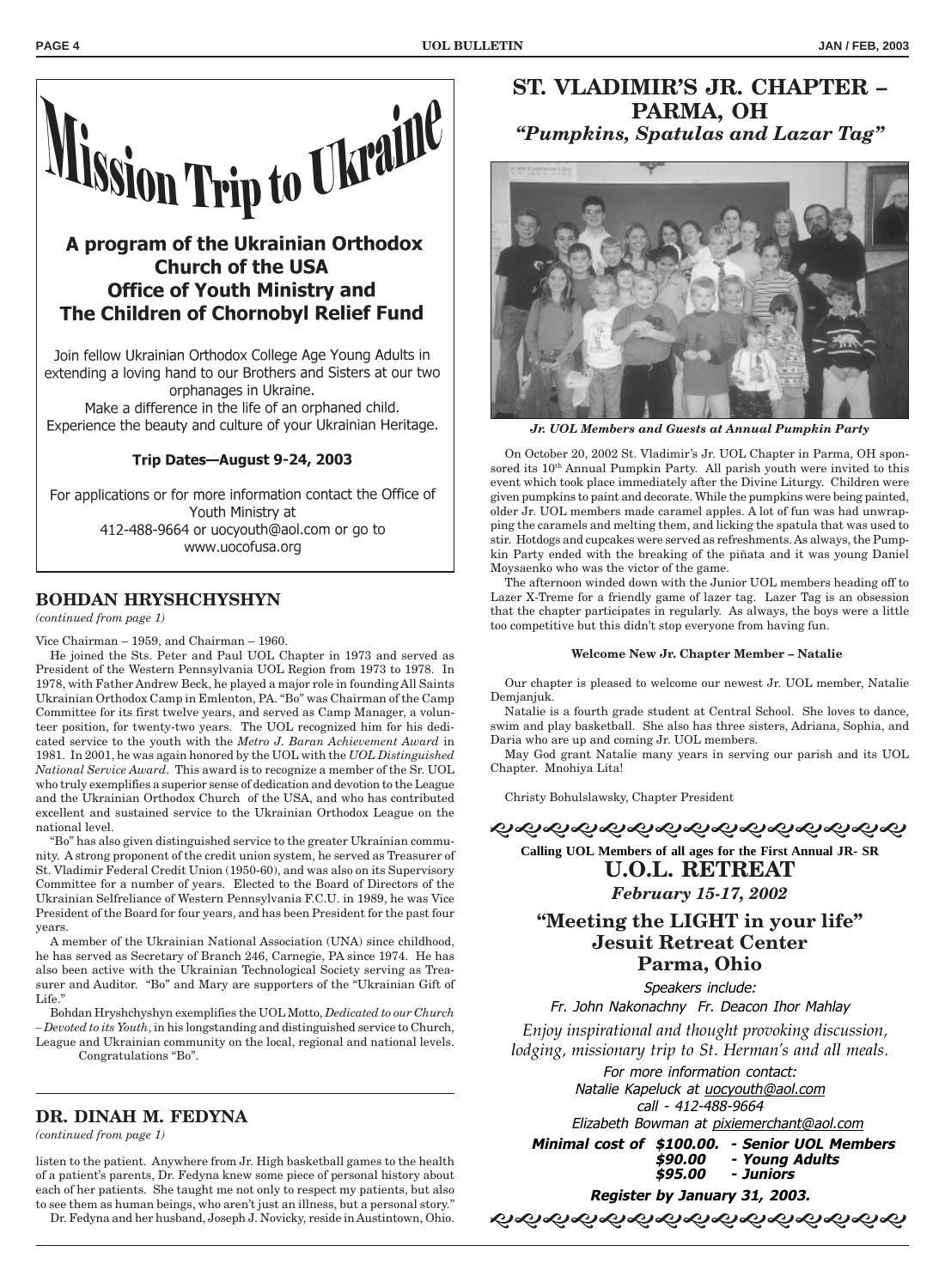# **PARMA SR. UOL CHAPTER** *Welcomes New Members*

St. Vladimir's Senior UOL Chapter, Parma, Ohio recently completed its **fall membership drive**. We are pleased to announce that we are now sixtynine members strong. The chapter would like to welcome its twelve new members;

**Gene Boyko Olga Boyko Nancy Cykalo Lidia Dobronos Michael Dobronos, Jr. Vickie Dobronos Andrew Zura Christina Zura**

**Hans M. Harasimchuk Pani Matka Maria Mironko**

The entire chapter would also like to give a special welcome to our two members who have graduated from the ranks of the Junior UOL to become Senior UOL members: Christina Aust & Andrew Kisil. *MayGod grant our new members many years Dedicated to our Church and Devoted to its Youth.*

Mnohiya Lita!

# **NEWS FROM MINNEAPOLIS, MN** *St. Michael's and St. Katherine's: A Combined Sr. UOL Chapter*

## *"We're still alive in Minneapolis!"*

We keep our chapter alive by the faith of our devotion to our Ukrainian Orthodox Church.

Coffee hours are hosted by UOL Members almost every Sunday during the year, from September to June. During the summer months our Church Board assumes the coffee hour task. Much of the proceeds pay for the printing and mailing of our Church Bulletin-English Edition under the able direction of Ms. Cheryl Krochalk and her parents.

Our small but spirited English Church Choir is comprised mainly of UOL members, with individuals from our Ukrainian Choir also participating. And we cannot omit a great appreciation for the wonderful voice of Father Evhen Kumka who always conducts a beautiful service.

Our UOL members participate in all church functions—cooking dinners, working at the church bazaar, and other church events. Likewise, we recently purchased a new Epistle Book printed in English to make it much easier for the English choir to understand.

We have tried to maintain our presence in the community by doing these functions. With God's blessing, we will continue to carry on for our Church and the UOL.

Patricia Richly, Reporter (Novice)

# **ST. JOHN'S SR. UOL CHAPTER-SHARON, PA** *"We're Still Trying"*

We continue to sponsor the Coffee Hour after Sunday Liturgy and help with the weekly pyrohy making and other church activities. Our chapter officers are:

| <b>President</b>         | <b>Mike Brenick</b>        |
|--------------------------|----------------------------|
| <b>Vice President</b>    | Ann Wortman                |
| <b>Treasurer</b>         | Irene Oshinskla            |
| <b>Secretary</b>         | Jeanna Barker              |
| <b>Spiritual Advisor</b> | <b>Fr. Taras Maximstev</b> |

On Sunday, November 24th, the chapter sponsored a breakfast following Liturgy for all parishioners at a nominal cost. The menu consisted of pancakes, sausage, scrambled eggs and coffee. While it was designed as a fundraiser, the fellowship that was very evident made for a successful event. A large basket raffle was part of the fund-raising project.

Our reputation seems to be growing as Nick Sivulich drove in from Fort Wayne, IN, and Steve Sivulich came up from Pittsburgh, PA for the event.

# *In Memory of* **VERY REV. STEPHEN HANKEVICH**



*Very Rev. Stephen Hankevich*

Every fall the members of St. Vladimir's Junior and Senior Chapters of the Ukrainian Orthodox League in Parma, Ohio gather to remember fondly their departed pastor *Father Stephen Hankevich.*

Father Stephen's death in June 1997 came quickly and unexpectedly to the parish that he had served faithfully for over thirty-seven years.

A parish can build many many memories in thirty-seven years. To some, his memory is in the weddings, funerals, and baptisms of their loved ones. To others, Fr. Stephen's memory is in his gentle voice or kind laughter that still rings clearly in their ears. Yet, to the youth of the parish, it is something much more. To the youth, their memories of Fr. Stephen lie in the Ukrainian School Classes, Sunday School discussions, trips to soccer games and the countless trips (backwards) in Father Steve's maroon station wagon.

On Sunday, November 3, 2002, Father Stephen's memory was again remembered with a parish breakfast served in his honor. All proceeds raised from the breakfast will be donated in Father Hankevich's honor to the Youth Ministry Program of the Ukrainian Orthodox Church of the USA.

With this contribution, we pray that Father Stephen's hope for a strong, successful future for the Ukrainian Orthodox Church of the USA can be realized.

Melanie Nakonachny

# **CARNEGIE SR. UOL NEWS**

We are enjoying a brief respite until we start writing eggs for our Annual Pysanka Sale scheduled for Sunday, April 13, 2003. To close our activities for the year, we awarded scholarships to seven young parish adults who are attending the following institutions of higher education:

| <b>Yuri Alexsandrov</b>   | <b>Penn State University, Telecommunications</b> |
|---------------------------|--------------------------------------------------|
| Melissa Haluszczak        | <b>University of Phoenix, MBA Program</b>        |
| <b>Stephen Haluszczak</b> | Univ. of Pittsurgh, School of Int'l. Affairs     |
| <b>Mark Losego</b>        | Penn State University, Material's Engr.          |
| <b>Rachel Losego</b>      | <b>ClarionUniversity, Elementary Ed.</b>         |
| <b>Gretchen Reinhart</b>  | <b>University of Pittsburgh, Medical School</b>  |
| Alexandra Sawchuk         | W & J College, Cellomolecular Biology            |

We are also very excited about the plans for our 100<sup>th</sup> Anniversary Celebration of our parish that is scheduled for November 21-22, 2003. Tentative plans will include a Friday Vespers and reception, followed on Saturday with a Hierarchical Divine Liturgy and a Dinner-Dance at the Wyndham Pittsburgh Airport Hotel. Many of our Sr. chapter members are providing the leadership for this historical event.

Our congratulations to *Bohdan Hryshchyshyn* who was selected *Ukrainian of the Year,* by the Pittsburgh Technological Society. Numbered among his many, many activities are: president of All Saints Camp Committee, president of Ukrainian Selfreliance of Western PA, offices in the Ukrainian National Association, parish board of directors, museum committee, and past president of the UOL.

"Bo" is to be commended for his dedication to the Church, the League and the Ukrainian Community. Well done, Bohdan!

Elizabeth Mitchell, Reporter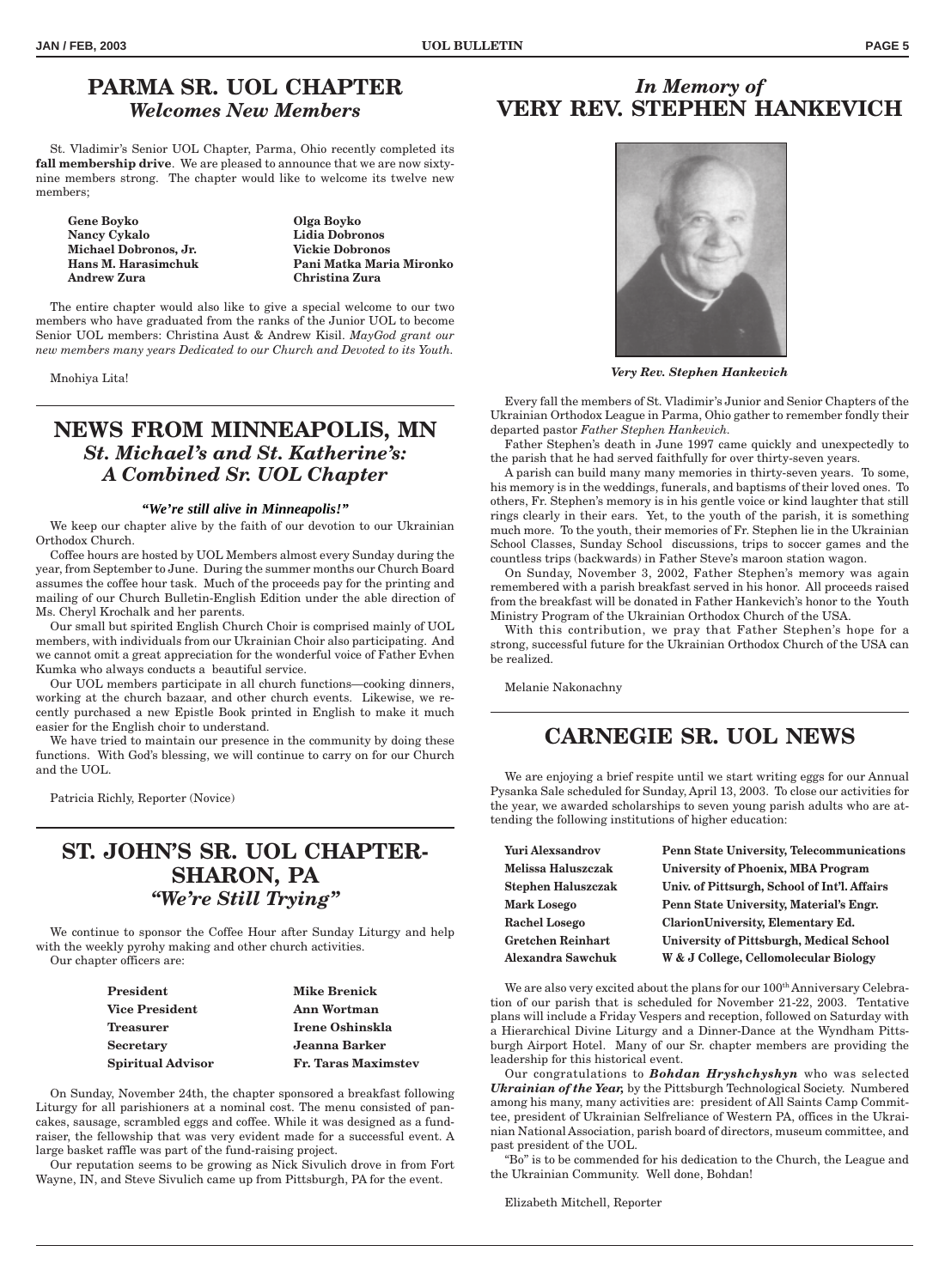## **SVYATA VECHERA – HOLY SUPPER** *"January 6th – A Festive Ukrainian Tradition"* **by Elizabeth Mitchell, Staff Writer**

All the roads lead to home on January  $6<sup>th</sup>$ , when Ukrainians gather together for the most beloved of all festivities—*the Svyata Vechera or Holy Supper.* Among Ukrainians, wherever they may be, the Holy Supper is basically the same. However, the Svyata Vechera differs from other holiday meals because it consists of twelve Lenten dishes, symbolic of the Twelve Apostles who gathered together at the Last Supper. The day of the Holy Supper is a strict fast in commemoration of the hardships endured by the Blessed Virgin enroute to Bethlehem.

According to time-honored custom, the table is covered with a white tablecloth upon which is placed hay in memory of the Christ Child in the manager.

A special bread – *kolach* – is set in the center of the table. The kolach consists of three round braided loaves placed on top of the other, with a candle inserted into the top loaf.

An old belief among Ukrainians was that a candle be placed in the window as an invitation to a homeless stranger, or perhaps a lost soul, to join the family in celebrating the birth of Christ. Another belief was to feed the domestic animals some of the food prepared for the Holy Supper, because the animals were the first to behold the New-Born Christ Child. It was believed that on this night the animals were granted the power to speak because they had shared their place of shelter, the stable, with the Holy Family, and had given up their manger for the New-Born Christ.

In Ukraine, when the first star appeared, the family prepared for the festive meal. The head of the household would bring in a shaft of wheat called the "didukh" (grandfather), which is an important symbol of the Nativity season, symbolizing the Christian belief of afterlife, as well as the bountiful fertility of Ukrainian soil. When tied around the middle, it was also a symbol of family gathering together at this holy time of the year. The "didukh" was placed in a corner of the dining room, and remained there until the New Year, when it was taken out and burned.



The first dish of the Holy Supper was the *kutya* (wheat) served with honey, poppy seeds, and sometimes nuts. In some localities, it was the custom for the eldest member of the family to throw a spoonful of kutyka to the ceiling the more kernels of wheat that stuck to the ceiling, the greater the good fortune—an increase in the amount of crops, a larger amount of bees, more cattle or eggs in the following year. This ritual dish, of very ancient origin sets the mood in a very ceremonial manner. Scholars of folklore believe the wheat symbolizes a spiritual unity of all living and deceased family members. The menu would also include *sauerkraut, pyrohy, buckwheat barley holubsti, mushrooms, stewed dried fruit, fish* and many other traditional dishes. The menu varied from region to region, but all contained no meat or dairy products. There was one stipulation for those partaking in this Holy Supper—everyone would have to taste a small portion of every dish served before they could leave the table. After the supper, nuts and candies would be

## **SVYATA VECHERA – HOLY SUPPER**

*(continued)*

scattered in the hay under the table for the little children to find.

The Svyata Vechera is the central tradition of the Nativity celebration in Ukrainian homes. Some traditions have survived over a thousand years; and although some may no longer be a part of our Holy Supper, learning about them enriches the significance of our celebration of the night when Christ was born—the night when love brings families together filled with memories of the past and hope for the future.

#### *CHRIST IS BORN! LET US GLORIFY HIM!*

#### Condensed from:

Stechishin, Savella, Traditional Ukrainian Cookery, Trident Press, Ltd., Winnipeg, Canada; Vaughn, Mary Ann Voloch, Ukrainian Christmas, 1983; Internet: Ukrainian Christmas Traditions DIDUKH—Christmas Traditions of Ukraine.

## **NEW TRADITIONS**

The Eastern Orthodox Church, especially our Ukrainian jurisdiction, is filled with many traditions. On Pascha, Easter, we bless baskets full of symbolism. In September, on the Feast of the beheading of St. John the Baptist we do not eat food that is circular. For Epiphany, many of our parishes construct ice crosses and for Pentecost, we decorate our churches with greenery to symbolize life.

Advent and the season of the Nativity are especially rich in tradition. These seasonal traditions may begin with a St. Nicholas program and last far beyond Cviat Vechir, Christmas Eve, when Ukrainians place straw under their table, throw kutya (wheat) at the ceiling and partake of twelve traditional dishes.

Our Christmas traditions should extend far beyond eating amidst hay and throwing food at the ceiling. These traditions should also include taking time for those less fortunate. It is not in our traditions of eating but our traditions of giving that we feel most full.

How can you not feel full of life putting a dollar in the Salvation Army's kettle, knowing that dollar will help someone less fortunate? How could you not feel full of joy seeing a homeless man, whose hands are bitter cold, smile at you as you pass him a plate of food? How could you not feel full of happiness when Christmas caroling for a person in a nursing home, taking them back to their childhood as you sing songs from their youth?

#### **A Tradition of Giving To Others**

These traditions are especially important for our youth to be involved in. When you were young your parents may have begun a tradition of going to your Baba's house after church on Easter. Chances are, you still continue this tradition. Traditions of giving that are established when a child is young can last well through their adult life.

So this year, within your parishes, families, and groups of friends, begin a new tradition—*a tradition of giving to others*. It is in these traditions of giving that we are best able to find the true meaning of Christmas.

Melanie Nakonachny UOL Missions Committee

# **U.O.L. ARCHIVES** *"National UOL Material Needed"*

The "UOL Room", which is located in the Cultural Center at UOC Headquarters, South Bound Brook, NJ, will soon become an ARCHIVES ROOM. This room will be used to store and maintain historical information and materials for three church organizations: Ukrainian Orthodox League of USA, Ukrainian Orthodox Sisterhoods of USA, and St. Andrew's Society.

The UOL Executive Board will be responsible for organizing and maintaining the historical records of the League since its inception and establishing administrative procedures to update UOL Archives annually.

While the process for organizing UOL Archives is currently being established by the Executive Board**, a request is being made for historical material, records from national UOL commissions (such as Clergy Candidate Commission, Education Commission, convention yearbooks, etc.).** Past National UOL Officers are asked to search their files and forward the abovementioned materials to:

**UOL Archives (Attn: S. Sivulich), Ukrainian Orthodox Church of USA, % P.O. Box 495, South Bound Brook, NJ 08880**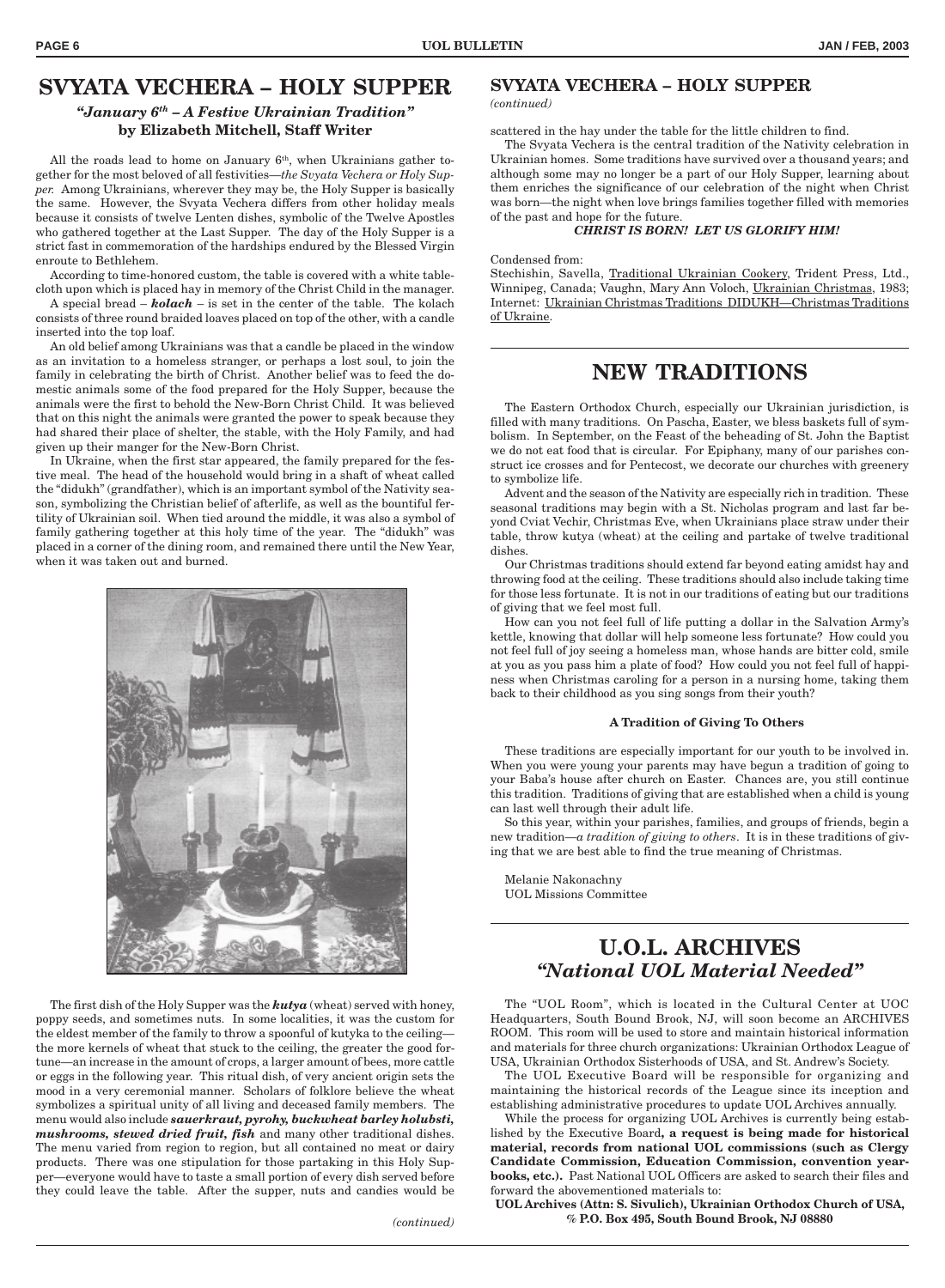# **"PRAISE THE LORD, AND PINCH THE PYROHY!"**

### **Fr. Bohdan Hladio, Guest Writer**

One day last week, I received a phone call at about 7:20 AM. I was reciting my morning prayers in front of the icon corner in my office, and upon hearing the phone ring, my first thought was "Oh no, who died?".

Thank God, no one. It was a woman who was calling to find out where she might order pyrohy! At 7:20 in the morning! While I was praying! But I couldn't get mad, because from her perspective what she did was absolutely logical. She wasn't a parishioner, but she, like many parishioners, saw the Church as a service provider. And the service was making pyrohy.

We don't do the "pyrohy factory thing" at our parish. We try to teach the faithful that if they want to have a Church they should be ready to pay the bills themselves. But the attitude that we can get the "goyim" to pay our bills is all too common. And one of the most common ways to do so, if you're Ukrainian, seems to be by selling pyrohy.

I'm waiting for the day when I drive by a church somewhere and see a sign reading something like this:

*Ss. Peter and Paraskevia Pirogie Palace*

*and Worship Centre*

Well, perhaps I'm exaggerating, but one thing is clear. Concerning ourselves too much with paying the bills, or with getting non-parishioners to pay the bills, tends to divert our attention from the real purpose of a Church. Churches exist so that we might praise God.

If we think about it, we see that there is one thing in this world which is due only to God. One thing which if we offer it to anyone or anything other than God will lead us straight to hell. This thing is worship. Every person, as well as every organization, need focus. The focus of the Church is god, and that focus is expressed most clearly in our common prayer and worship.

## *Balance service with attendance!*

Just so no one thinks that I'm against pyrohy (I'm not, I love them), or against parishioners doing things together for the good of the parish (this is also extremely important, good and noble), I want to assure you that *what I'm getting at has to do with balance.* It has to do with putting first things first. Most of our Ukrainian Orthodox parishes on this continent are in decline. We often hear well intentioned people speak about the need for parish renewal, about engaging the young people, about *"turning things around".* In my experience, though, the proposed strategies are almost invariably secular. I've heard all manner of interesting, half-baked, and downright ill-considered ideas about how we can get more people in the doors *"so we don't have to make pyrohy".* One strategy that I've not yet heard mentioned is prayer.

If the real focus of the Church is worship, then a healthy parish will be a worshiping parish. Parish renewal will always involve liturgical renewal. It is not bad to get together on Tuesday or Thursday morning to make pyrohy, but if the same people are not in Church on Wednesday for the Feast Day Liturgy, on Sunday evening for the vigil, at the Liturgy of the Pre-Sanctified gifts during lent, then what does it mean? They are just paying the bills to keep open a building they don't use. And God will notice. And He won't be impressed.

#### *Attendance at all religious services is what gives our focus as Christians.*

The true path to parish renewal begins and ends with prayer—personal and communal. When every parishioner says their morning and evening prayers religiously, and attends every Sunday Liturgy, Vespers, Orthros, as well as Feast Day Services as often as possible, then things will begin to turn around. The Liturgy isn't the job of the priest. It is the job of the whole parish. It is what gives us our *focus as Christians.* It is what gives us the necessary knowledge, motivation, and grace to fulfill our calling as Christians. Any attitude towards the Church or the parish which doesn't put active attendance at worship services is bound to fail.

There are obviously good ways to support our Church as well as not so good ways to do it. Bingo is questionable at best, and renting out the hall for non-Christian worship services is just asking for spiritual retribution, but God gave all of us a brain and we should be able to resolve these things ourselves. There is nothing wrong with making and selling pyrohy for the good of our parish, nor is there anything wrong with festivals or other activities in which parishioners come together to work for the common good of the Church. But our first and most important calling is as *Homo Adorans—worshiping man.* In our worship of God we fulfill our calling, we support our Church, and we learn who and what we really are as people. Praising God will even teach us why we should be pinching pyrohy.

So go out there and pinch pyrohy if you like—just so your praise the Lord first, last, and always!

(Fr. Hladio is Pastor of St. Vladimir Ukrainian Orthodox Church, Hamilton, Ontario, Canada and was invited by UOL BULLETIN Spiritual Advisor, Fr. John Harvey, to prepare an article for this issue.)

# **A PLEA TO "JUNIORS AT HEART"**

As the newly appointed Jr. UOL Advisor I had the pleasure of working with the Junior Executive Board at our first meeting in October. The Junior Board is comprised of a talented group of young Orthodox Christians who are full of enthusiasm. The only downside to working with the Juniors is the acknowledgement that my first year as a Junior Executive Board Member is now over 20 years ago. Clearly, I am not a Junior, but always I am a "Junior at Heart."

I have been working with the newly elected Board to orient them to their offices and have created a comprehensive binder of information for the Board members and a worksheet entitled "Making your Tenure on the Jr. Executive Board a Success."

I know that there are many other "Juniors at heart" who have some advice based on their previous experience. This is a call for all of the Juniors at heart. I am asking for your views and suggestions for newly elected Junior Board members. Ultimately, this project will benefit future Jr. Board members as they continue their development in becoming leaders in our church.

I would also like to compile a resource guide for Junior Advisors. If you have ideas or suggestions for Jr. Board Officers or for advisors please e-mail them to me (nsufler@aol.com).

Also, if you have previous Junior UOL records and are unsure of what to do with them please e-mail or write (703 Pine Ridge Road, Wallingford, PA 19086).

Natalie Sufler Bilynsky Jr. League Advisor

# **U.O.L. CHRISTIAN CAREGIVING AND MISSIONS** *Mission Parish Exchange Program*

**By Jessica Burgan**

The UOL Christian Caregiving and Missions Committee is currently working on many of the suggestions from the past UOL Convention. It was agreed to focus on our own diocesan mission parishes, those parishes which maintain an overwhelming sense of enthusiasm and vision in their development and growth. This enthusiasm prevails despite their lack of many of the necessities that well-established parishes take for granted.

Many of us do not realize that "mission parishes" even exist, let alone their efforts that not only strengthen our Church but also reach out to individuals in communities that have not had the opportunity of formally worshipping together.

Since these groups—aspiring mission parishes— are in the process of organizing and developing, they are in need of many religious and liturgical items. An exchange program is proposed that would enable the mission parish to indicate their immediate needs. Chapters, then, would have the opportunity to search for such items within their church's inventory to donate to the mission parish. Likewise, chapters might elect to raise funds to purchase the needed items.

Information regarding this project—**Mission Parish Exchange Program**—will soon be forwarded to all UOL Chapters. While financial and material support is vitally necessary for mission parishes, it is important to remember that the first and most important aspect of this type of outreach is to include the mission parish and its members in our thoughts and prayers.

UOL Chapters are asked to make a serious effort in supporting the Mission Parish Exchange Program. Equally important, as a League we should embrace and welcome every mission parish into our church family.

Surely, there is much that can be learned and gained from each other. To enhance this relationship, individual mission parishes will be featured in future UOL BULLETIN articles in an effort to introduce them and provide an overall awareness for all UOL members of their existence and their efforts.

Past caregiving and missions projects will be continued throughout the coming year. Suggestions, ideas, and questions should be directed to Co-Chairs:

Melanie Nakonachny, MelanieNak@aol.com, or

Jessica Burgan, jmburgan@eudoramaill.com.

# *College Students!*

If you know someone who is away from home and might appreciate receiving the UOL BULLETIN, send his/her name to the Editor, *UOL BULLETIN*, 206 Christopher Cir., Pittsburgh, PA 15205.